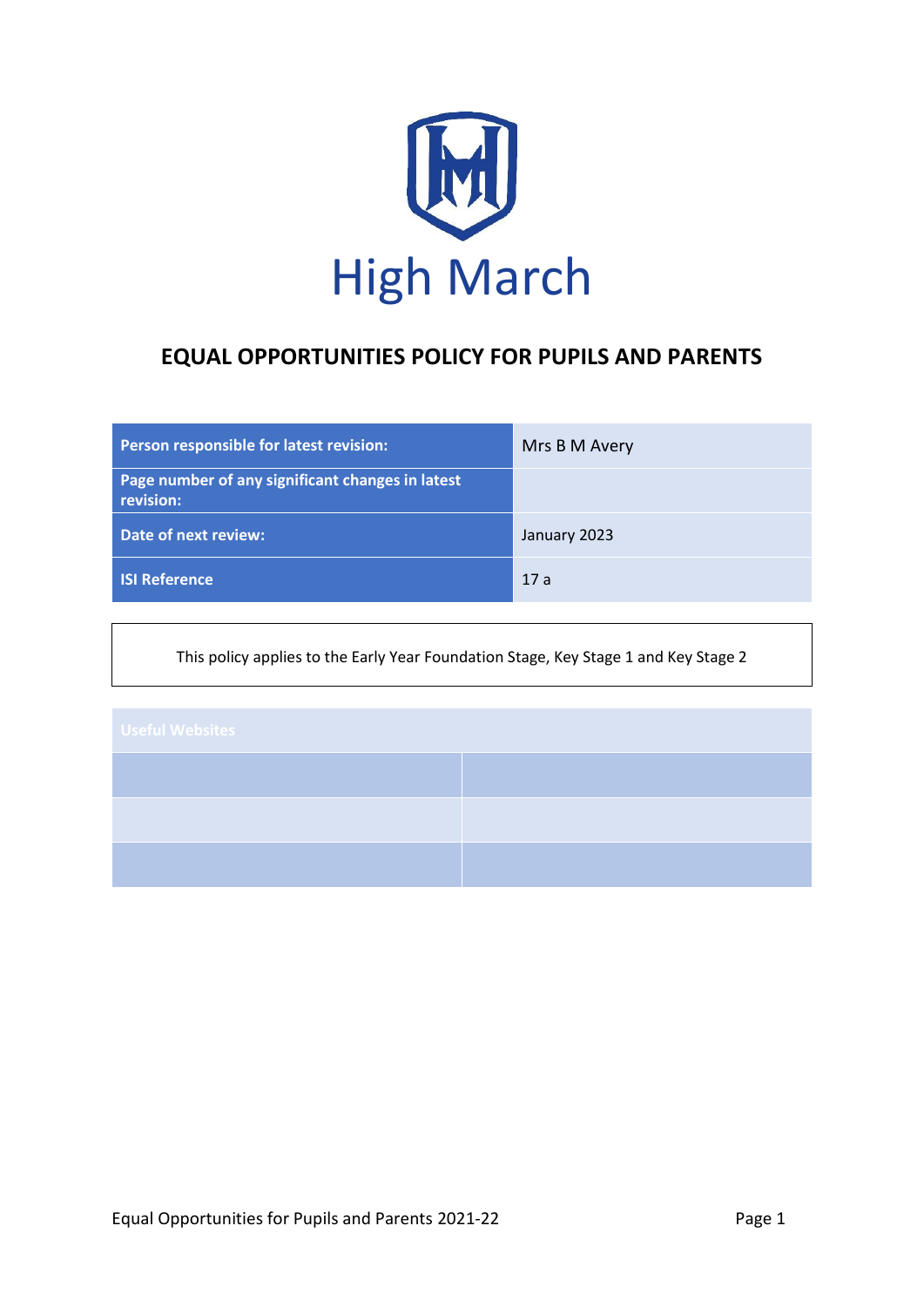# **HIGH MARCH**

# **Equal Opportunities Policy for Pupils and Parents**

The Equality Act 2010 ("the Act") replaces previous anti-discrimination laws with a single Act. The Act defines disability as:

'A physical or mental impairment which has substantial and long term adverse impact on a person's ability to carry out normal everyday activities.

The Act replaces the three previous equality duties for race, disability and gender, and the protected characteristics of age, disability, gender, gender reassignment, pregnancy and maternity, marriage or civil partnership status, race, religion or belief, and sexual orientation. It also covers failure to make reasonable adjustments. In accordance with the Act the School will have regard to the need to:

- Eliminate unlawful discrimination, harassment, victimisation and any other conduct prohibited by the Act.
- Advance equality of opportunity and inclusion between people who share a protected characteristic and those who do not.
- Foster good relations between people who share a protected characteristic and those who do not.
- Promote fundamental British values of democracy, the rule of law, individual liberty, mutual respect and tolerance of those with different faiths and beliefs.

A duty to offer and enable Equal Opportunities, Diversity and Inclusion is the responsibility of the whole School community. It is reflected throughout the organisation of the School and addressed in the taught and hidden curriculum. The School ensures that staff expectations of different race/religious belief groups are no different.

Schools have a duty under paragraph 3 of the ISSR, relating to quality of education provided to ensure that the teaching at the School does not discriminate against pupils contrary to Part 6 Equality Act 2010. In addition, paragraph 5 of the ISSR requires schools to ensure principles are actively promoted which encourage respect for others paying particular regard to the protected characteristics under the Act.

All staff, governors, parents/guardians and visitors regardless of age, disability, ethnicity, gender, gender reassignment, pregnancy and maternity, marriage or civil partnership status, race, religion or belief, sexual orientation and socio-economic background, are welcome and will be encouraged to participate in the life of the School.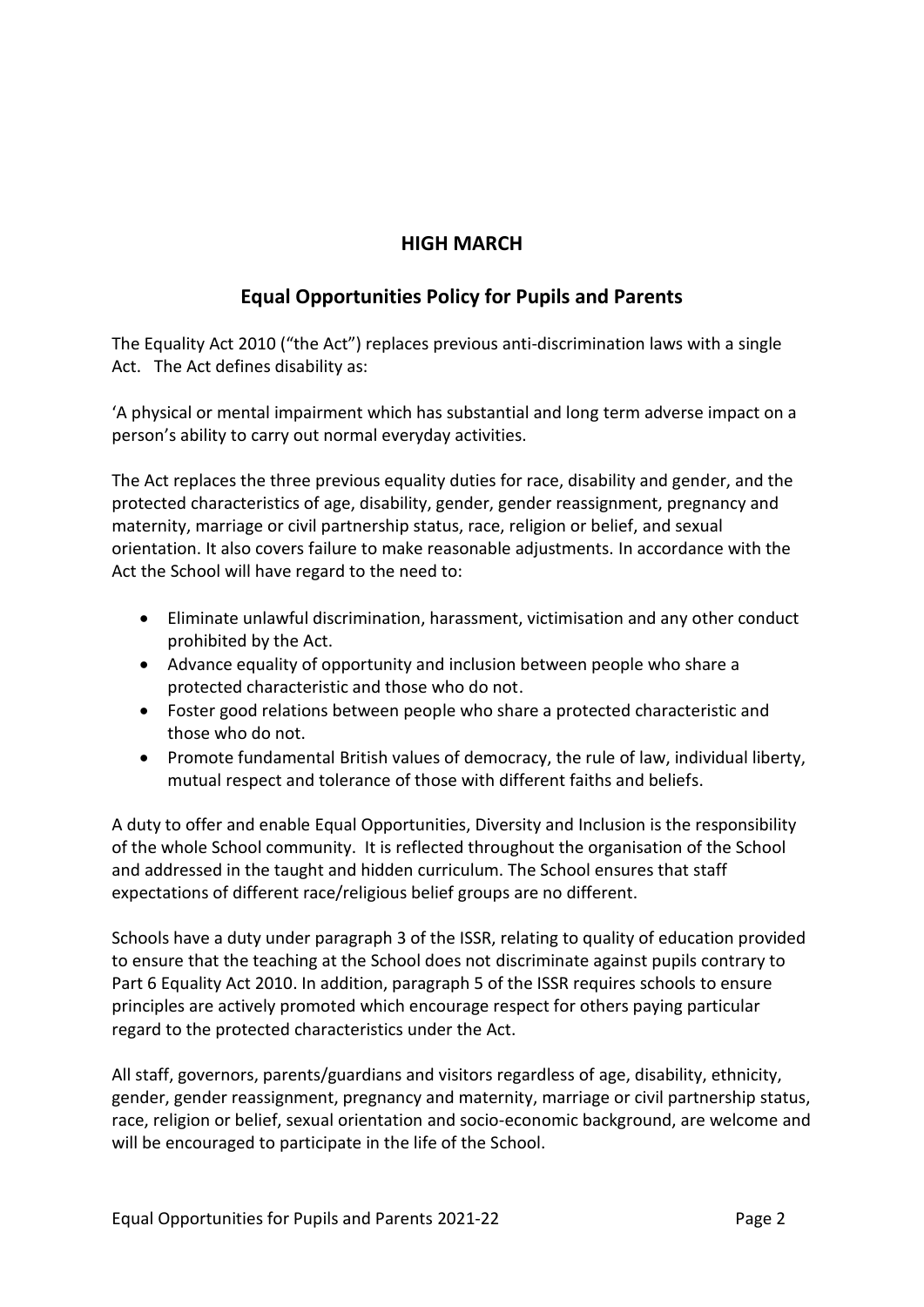The application of the Act can be seen in all aspects of School life, especially in its Safer Recruitment Policy and disability and special educational needs (SEND Policy. All curriculum policies state that pupils will have equal opportunities to access the curriculum.

The School will not discriminate against, harass or victimise a pupil or potential pupil in relation to admissions, the education provided, or by excluding a pupil or subjecting them to any other disadvantage including any failure to make reasonable adjustments. The School does not treat disabled pupils less favourably.

The School believes:

- All adults and pupils are of equal value whether or not they are disabled, whatever their ethnicity, culture, national origin or national status, whatever their gender and gender identity, whatever their religious or non-religious affiliation or faith background and whatever their age and sexual orientation.
- Diversity is a strength. Therefore, the School, respects, values and welcomes difference.
- It is important to acknowledge and celebrate differences and strive to remove barriers and disadvantages which people may face, in relation to age, disability, ethnicity, gender, gender reassignment, pregnancy or maternity, marriage or civil partnership, religion, belief or faith and sexual orientation.
- It is important to create an environment where pupils and parents feel able to be their authentic self.
- Positive attitudes and relationships must be fostered and mutual respect shown between groups and communities different from each other.
- A shared sense of cohesion and belonging within the School and wider community is fostered, ensuring no pupil or parents feel like 'outsiders'.
- Staff policies and procedures, including recruitment, promotion and continuing professional development must benefit employees and potential employees.
- Throughout the School standards and support for all adults and pupils are paramount, especially those requiring additional assistance.
- It accounts for equality issues in relation to admissions and exclusions; the provision of education and access for all pupils to facilities and services.
- It is aware of the Reasonable Adjustment duty for disabled pupils, designed to enhance access to and participation by disabled pupils, preventing them being placed at a disadvantage compared to their non-disabled peers.
- No one is discriminated against when it comes to employment, promotion or training opportunities.
- It actively promotes equality and diversity though the curriculum and by creating an environment which champions respect for all and recognises and acknowledges the lived experiences of pupils and parents.
- Admissions arrangements are fair.
- It does not discriminate against pupils, parents or staff by treating them less favourably on the grounds any protected characteristic, namely age, disability, ethnicity, gender, gender reassignment, pregnancy or maternity, marriage or civil partnership status, race, religion or belief, sexual orientation.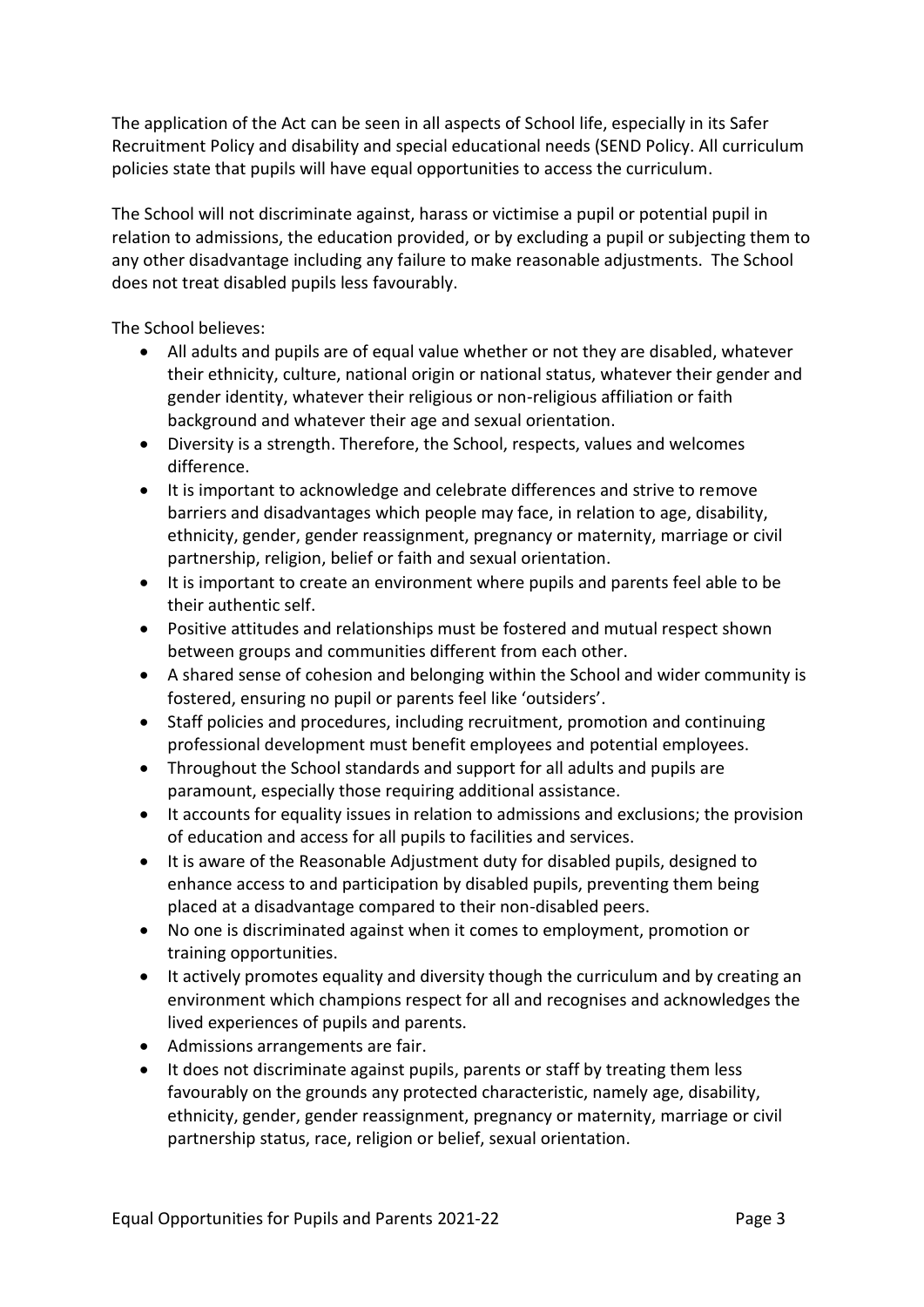The School ensure:

- Prepares pupils for life in a diverse society and ensures that activities across the curriculum promote pupils' spiritual, moral, social and cultural development.
- Actively supports difference and diversity and raises pupils' awareness of the negative impact of stereotyping, prejudice and discrimination through PSHE and relationships education and citizenship and across the curriculum.
- Ensures resources reflect the diversity of the school population and local community and provide opportunities for pupils to appreciate their own culture and celebrate the diversity of other cultures.
- Takes great care to present diversity in the curriculum. The use of correct terminology, positive images, maps and literature which avoid stereotyping and hidden racism are employed. This is combined with sensitive but truthful accounts of Britain's historical geo-political influence and impact in parts of the world.
- Promotes a whole School ethos and values that challenge prejudice of all types.
- Provides opportunities for pupils to listen to a range of opinions and empathise with different experiences.
- Promotes positive messages about equality and diversity through displays, assemblies, visitors, whole School events.
- Ensures statements of equality of opportunity, Diversity and Inclusion are included in all relevant school documentation.
- Aims to enable governors, staff and pupils to receive training in relevant aspects of equal opportunities to ensure their ability to support this policy actively.
- Provides parents and pupils with information detailing the School's rules, identifying expectations of behaviour.
- Ensures that, irrespective of age, disability, gender, cultural or linguistic background, race, religion or belief, sexual orientation, special educational need or specific ability pupils are cared for sensitively.

With specific regard to the Multi-Cultural perspective, the School:

- Ensures staff incorporate a balanced view of the world in their teaching through a multi-cultural approach.
- Ensures staff recognise and understand that pupils are world citizens who will meet a wide variety of cultures throughout their lives.

With specific regard to Gender, the School:

- Promotes non-sexist attitudes in pupils.
- Ensures pupils have equal access to opportunities which will equip them for adult life.
- Provides opportunities for collaboration with other school on co-educational projects and events.
- Ensures all pupils, irrespective of gender, meet challenging expectations.
- Works towards the eradication of sexual stereotyping.
- Enables all pupils to try out new roles in play and learning activities, equipment and resources.
- Reviews resources and displays to ensure they present a non-sexist attitude.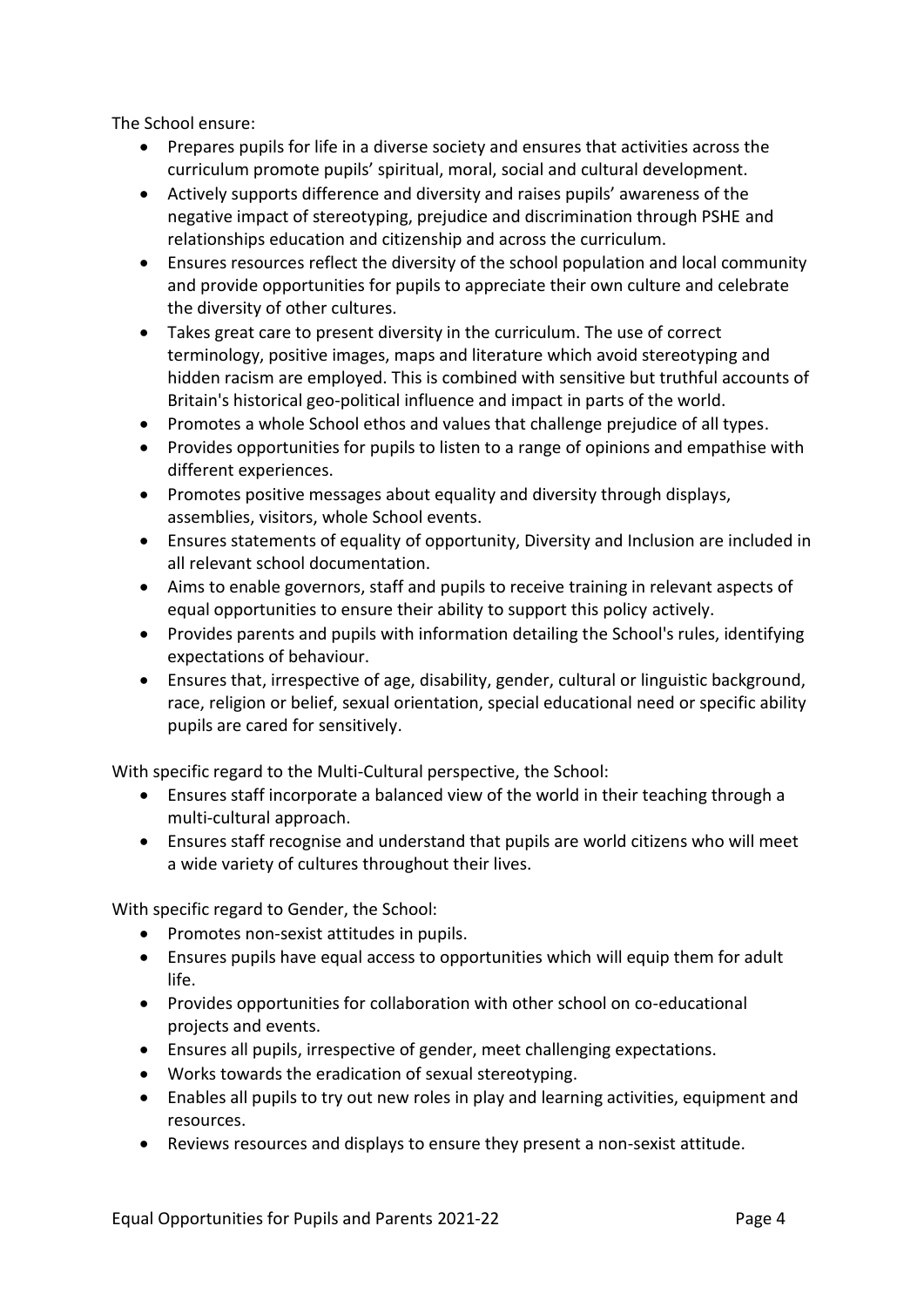Reviews responses to behaviour problems to ensure equal approaches to both genders whilst respecting differences.

With specific regard to Race, the School:

- Challenges racism in the context of a caring school community.
- Ensures no pupil is treated in any way differently, or in a derogatory manner, because of their race.
- Does not tolerate provocative behaviour, i.e. wearing of any racist badges or insignia.
- Does not accept verbal abuse or name calling of a racist nature.
- Will not allow pupils to be ridiculed due to racial differences.
- Will not allow racist jokes or stories.

With specific regard to Ability the School:

- Believes every pupil is entitled to a positive, helpful learning environment, with work that matches individual needs. This will be through differentiated planning and additional support from various support staff. (See the SEND and Learning Support policies)
- Allows all pupils access to equipment, resources and support.
- Values all pupils' efforts and achievements across the curriculum.
- Believes all pupils have a common entitlement to a broad and balanced academic and social curriculum.
- Responds to pupils' learning needs individually.
- Understands pupils learn at different rates and factors affecting achievement include ability, emotional state, age and maturity.
- Provides teaching and learning contexts which enable each pupil to achieve to his or her full potential.

With specific regard to Physical Disability, the School:

- Does not treat pupils differently to others due to their individual physical disabilities and needs.
- Makes provision for the individual special needs of any disabled pupils and adults within the School community.
- Believes a physically disabled pupil has a right to participate in all activities in so far as their individual disability allows them to do so.

High March is an Equal Opportunities Employer and School. The High March Equal Opportunities Policy for Staff can be found on the School network and is referred to in the Staff Handbook. This document is concerned with managing diversity, inclusion and equal opportunities for pupils. At High March we value diversity and treat everyone associated with the School, without prejudice. We value applications from pupils with as diverse a range of backgrounds as possible. This enriches our community and is vital in preparing our pupils for today's world. We concentrate on educating the individual to promote a comfortable and welcoming atmosphere where each individual feels valued and can flourish. We treat everyone with equal concern for all regardless of their protected charateristics.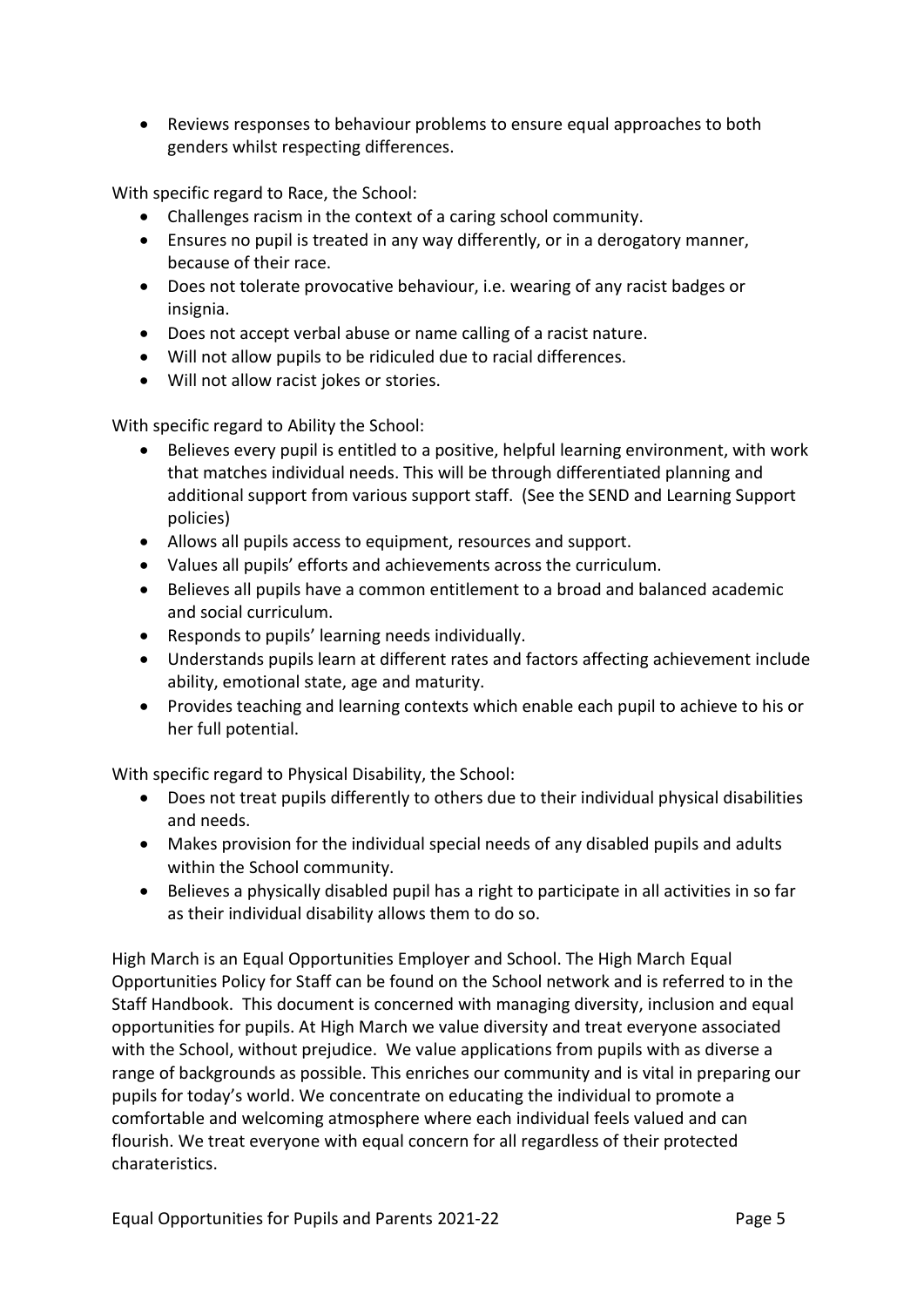The Governing Body is responsible for ensuring that the School complies with legislation, and that this policy and its related procedures and action plans are implemented. A member is allocated responsibility for overseeing the implementation of this policy. The Governing Body monitors the School's overall effectiveness in maintaining their commitment to implement their duties under the Act, in terms of standards, curriculum, admissions, exclusions, personnel issues and the School environment.

The Headmistress and Senior Management Team review the School's rigorous policies and procedures regularly. As required, the School makes reasonable adjustments for any disabled pupils or parents with special educational needs requiring auxiliary aids. The need for reasonable adjustments and provision of auxiliary aids is considered regularly by our Head of Learning Support, Learning Support teaching staff and Senior Management Team at their regular meetings. The Headmistress and Senior Management Team aim to devote considerable time and effort towards ensuring that staff and pupils are actively engaged in implementing the policy.

Teaching and Support Staff:

- Promote an inclusive and collaborative ethos in their classroom.
- Challenge bias, prejudice and discrimination and deal fairly and professionally with any prejudice-related incidents that may occur.
- Plan and deliver lessons that reflect the School's ethos.
- Provide materials that give positive images in terms of age, race, gender and disability.
- Expect the highest standards from all pupils.
- Support different groups of pupils in their class through differentiated planning and teaching, especially those who have difficulties with learning.
- Keep up-to-date with equalities legislation relevant to their work.

#### **Admissions**

We offer a non-selective intake (See Admissions Policy).

#### **Training**

We regularly seek opportunities to enable all staff to participate in further training including developing anti-discriminatory and inclusive practices. These training opportunities are designed to promote pupils' and parents' positive experience of equal opportunities.

We ensure that staff are confident and fully trained in the administration of medicines where this is necessary (See First Aid and Medicines Policy and the staff training log).

All staff are made aware of training opportunities and given an equal chance to attend.

#### **The Learning Environment**

We aim to provide an 'Enabling Environment' accessible to all. We do this by: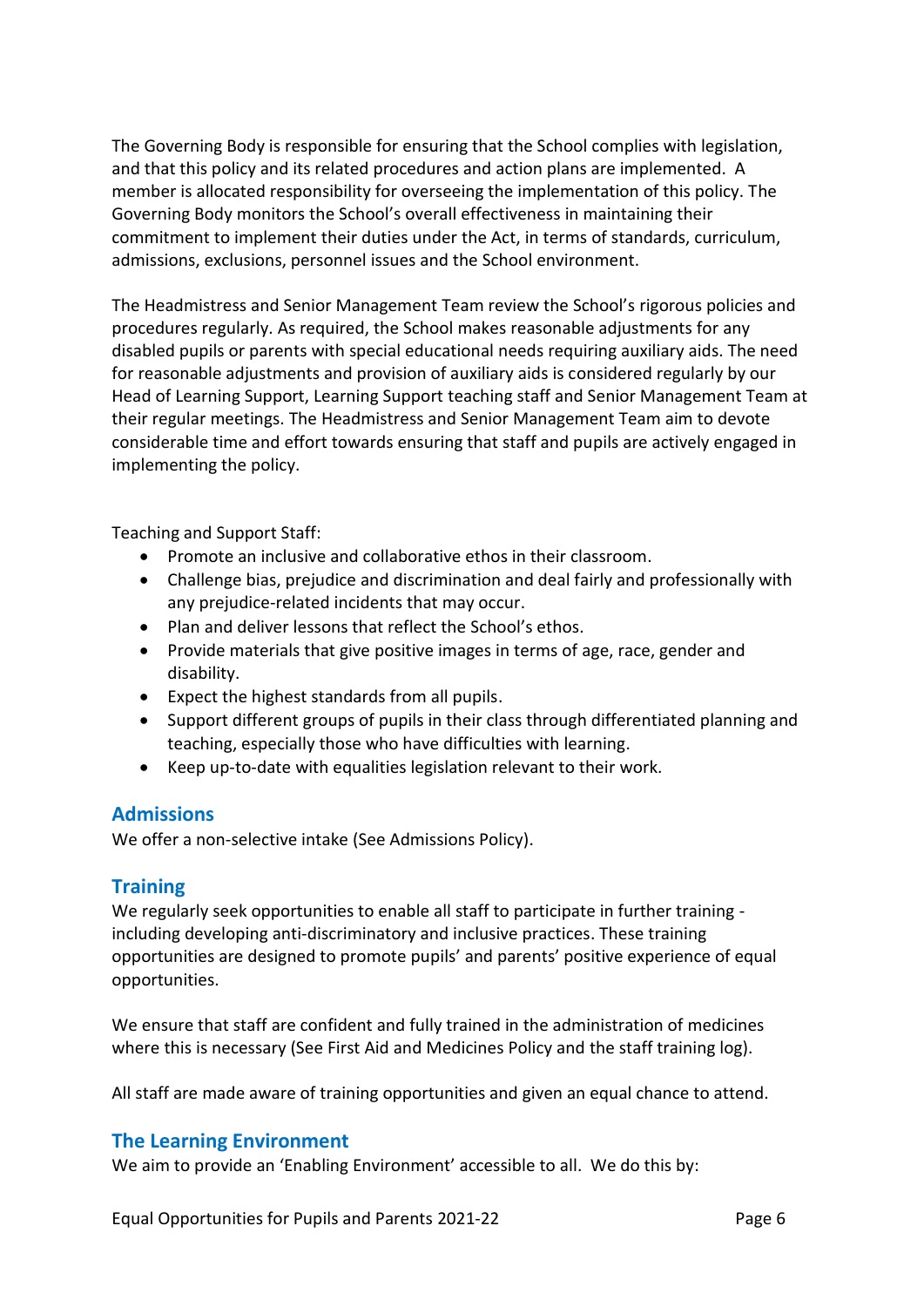- Seeking to identify and remove barriers to Inclusion.
- Making reasonable adjustments to the environment and to our resources (both indoors and out) to accommodate a wide range of learning abilities and styles (eg. providing different sized tables and chairs, visual labels for resources). (See also our Learning Support, Inclusion and SEND Policies)
- Differentiating our provision so that we are able to meet the needs of all our children.
- Aiming to make the provision in our School reflect both the diversity present in our community, and in the wider community.
- Aiming to avoid stereotypes in practice and resources (e.g. male nurse, female firefighters).
- Learning about a range of religious festivals (e.g. Diwali, Chinese New Year) and others depending on the faiths represented in the School at the time and those that reflect the wider community.
- Valuing each child's home language (e.g. learning to greet one another in languages represented in the class).
- Seeking the views of children and their families to inform practice. Examples of this include parental questionnaires, the Entry Profile, an Open Door Policy, the Home/School Diary and the work of the Parent Representative on the Governing Board.

# **Valuing Diversity**

- We welcome all families and encourage children to contribute stories about their experiences and their lives.
- We encourage parents and carers to take part in the life of the School (e.g. to speak about a religious festival celebrated by the family, to speak about a parent's occupation).

# **Working with Parents**

- We work in partnership with parents to ensure that medical, cultural and dietary needs are met. (Please see the Entry Profile and Admissions Form)
- We arrange meetings at different times of the day and week so that all parents can be accommodated.
- We communicate information about meetings in a variety of ways to enable access.

# **SEND Accessibility Plan**

The School has a three year plan in place, in accordance with the Act, in order to ensure, where possible, 'reasonable adjustment' for current and future disabled pupils. The School currently has no pupils with physical disabilities which cause them challenges moving around the School.

This plan reflects the School's ethos of inclusion and the desire to be prepared to admit pupils who may have disabilities. The Accessibility Plan should be read in conjunction with other plans and policies, especially the SEND Policy. Staff at the School will work closely with colleagues from other agencies in order to identify and provide the best support possible.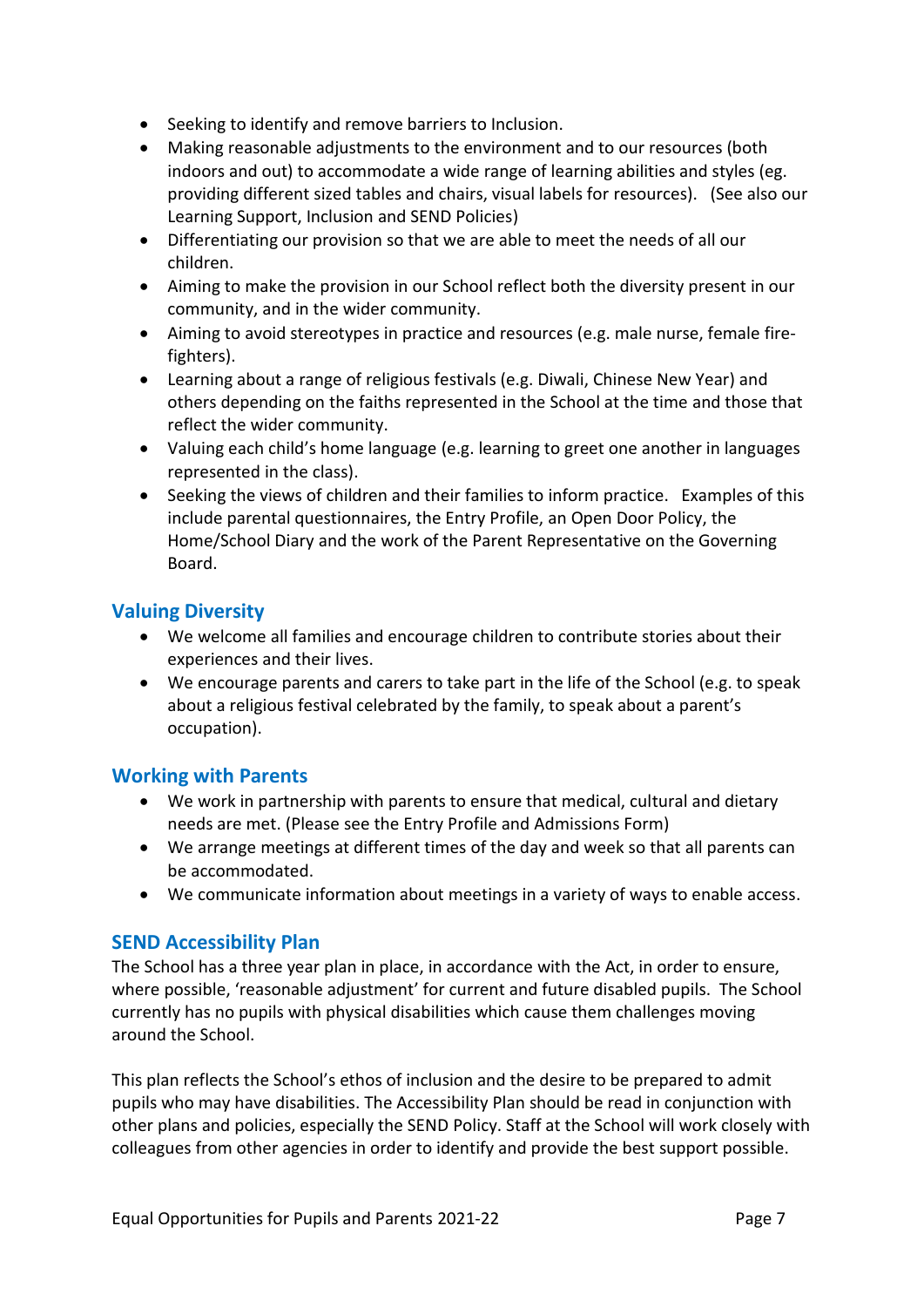The SEND Accessibility Plan deals with;

- The extent to which disabled pupils (including those with special educational needs) can participate in the School's curriculum.
- How the School ensures school information is in a format that is easily understood by pupils with disabilities.
- How the School improves the physical environment in order to increase the extent to which disabled pupils are able to take advantage of the education and associated services offered by the School.

The Proprietors on advice from the Headmistress, identify the resources required to implement the Plan. Implementation of the Plan is overseen by the Headmistress. The plan is reviewed annually by the Proprietors.

# **Working with Other Agencies**

Relevant members of staff attend EYFS Network meetings and disseminate to and share information and advice with all staff. Staff also liaise with Occupational Therapists, Speech and Language Therapists and Educational Psychologists as required.

#### **Educational Visits**

Our Educational Visits Days are planned to maximise opportunities for diversity and cultural enrichment.

#### **Complaints**(Please see Parental Complaints Procedure)

The School hopes that parents and pupils do not have any complaints about the operation of the School's Equal Opportunities Policy. Any complaints of discrimination should be addressed in the first instance to the Headmistress. A right of appeal exists to the Chairman of the Board of Governors. Parents are referred to the Parental Complaints Procedure, available from the School Office or on the intranet. In the Foundation Stage if a complaint cannot be resolved within the School, parents can seek support from the Parent Partnership (01296 383754).

#### **Dealing with Inappropriate Behaviour** (Please see the Behaviour and Pastoral Care Policy)

Behaviour which discriminates against a pupil on grounds of adoption, age, culture, disability, gender, gender reassignment, race or religion, will not be tolerated. Incidents should be dealt with openly, firmly and clearly by the member of staff concerned. Any incidents of this nature should be discussed with parents and reported to the Headmistress.

# **Monitoring**

The School monitors practice by asking:

- Do our lessons:
	- a) Take account of the diverse experiences of our pupils?
	- b) Take account of the individual nature of our pupils?
	- c) Acknowledge the contribution made by minority groups to our society
	- d) Offer resources to challenge stereotypical and cultural bias?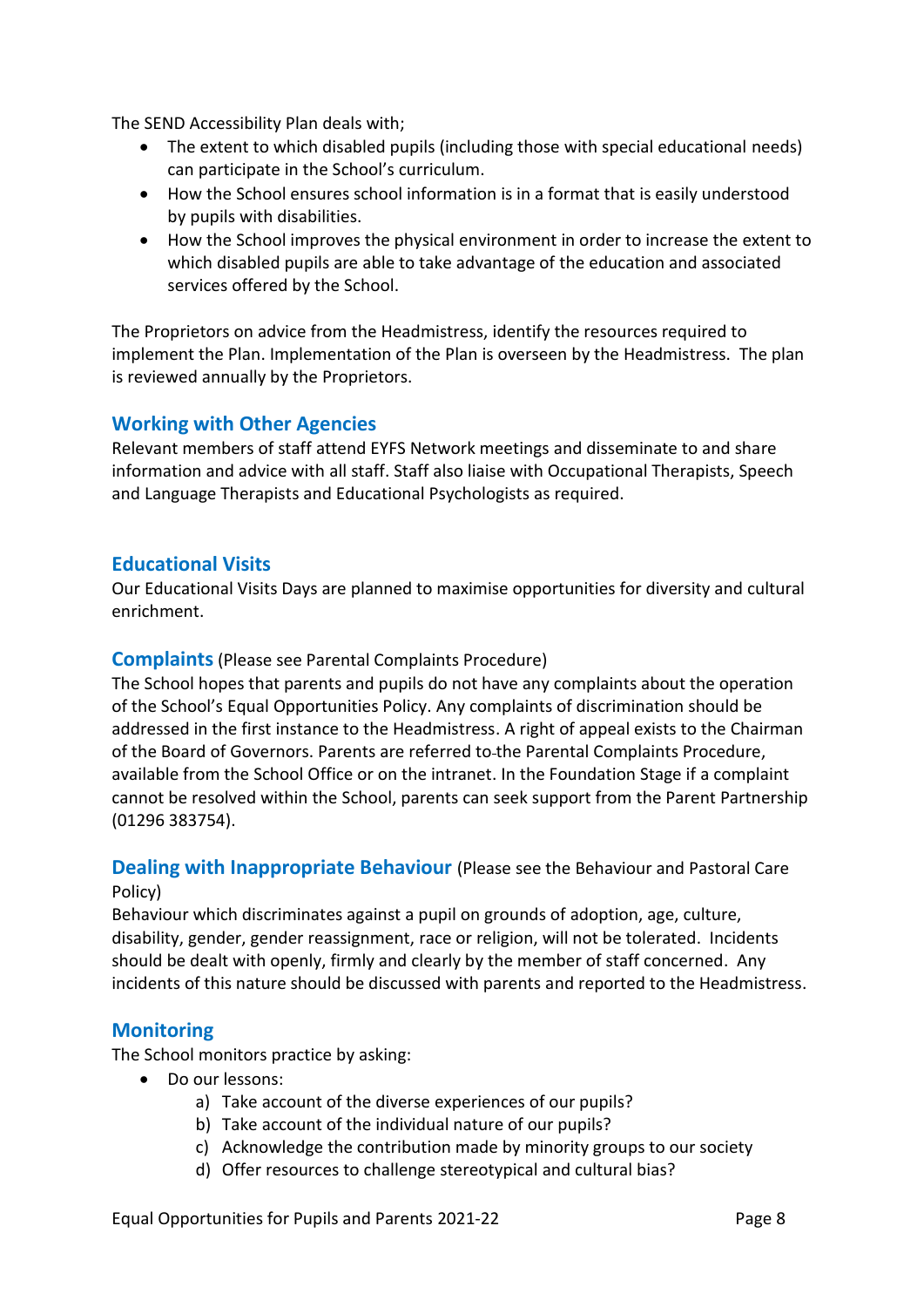- e) Deliver fair and objective accounts of Britain's historical geo-political influence and impact in parts of the world.
- f) Use correct terminology, use positive images, maps and literature which avoid stereotyping and indirect discrimination
- How are the pupils grouped in class?
- How successful are we at engaging all pupils in the lesson regardless of race, religion, disability or culture?
- Do our displays take account of pupils' diverse experience and different backgrounds?
- Does the curriculum provide the opportunity to recognise and challenge discrimination?

# **Code of Conduct**

The Headmistress, Senior Management Team, pastoral staff and Directors play an active role in monitoring the implementation of High March's policy and practice in equal opportunities, diversity and inclusion. Use is made of Assemblies, PSHE, Drama, English and other lessons to:

- Promote tolerance of each other and respect for each other's position within the community.
- Promote positive images and role models to avoid prejudice and raise awareness of related issues.
- Foster an open-minded approach and encourage pupils to recognise the contributions made by different cultures. Bias should be recognised.
- Understand why and how we deal with offensive language and behaviour.
- Understand why we deal with any incidents causing concern under this statement promptly and in a sensitive manner.
- Harassment in all its forms is unacceptable. Our Behaviour and Pastoral Care and Anti-Bullying Policies contain clear procedures for dealing with unacceptable behaviour, which could also constitute unlawful discrimination.
- A successful Equal Opportunities ethos requires strong and positive support from parents and guardians and full acceptance of the School's ethos of tolerance and respect.

# **English as an Additional Language**

In order to cope with the high academic and social demands of High March, pupils should be fluent English speakers or prepared to invest time at their parents' expense in becoming so such that they will benefit from the education at High March. Support is provided by the learning support department to aid the transition of children with EAL to High March.

# **Request for variation in School Uniform**

Although High March has Christian roots, we do not select for entry on the basis of religious belief, and we welcome pupils of all faiths to practise their own faiths. However, parents should be aware that all pupils at High March are required to wear a uniform. The Headmistress will consider written requests from parents for variations in the uniform on religious, SEN or medical grounds that are consistent with the School's ethos and its policy